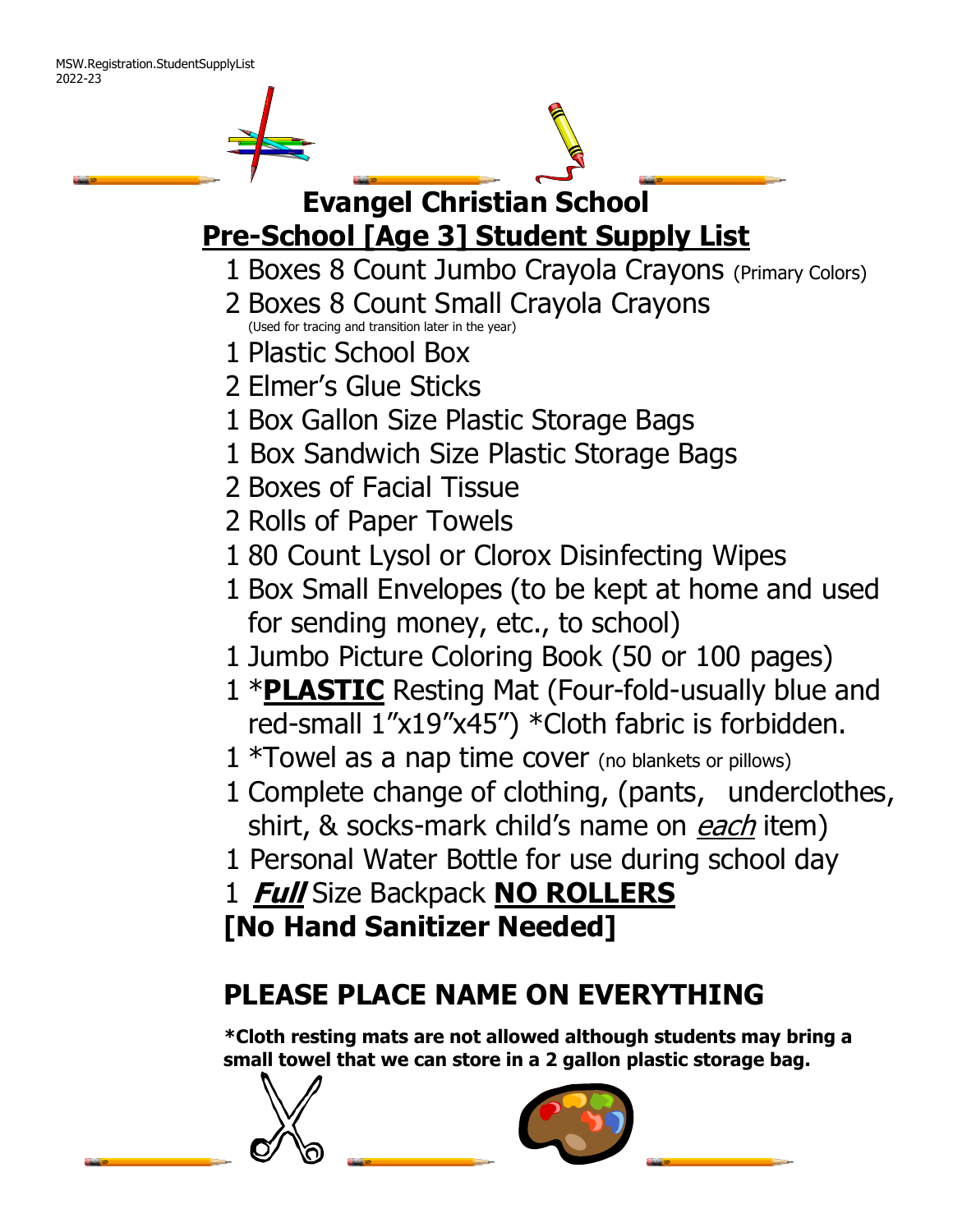

**Evangel Christian School Four Year Old Kindergarten Student Supply List**

- 1 Box **8 Count Jumbo Crayola Crayons**
- 2 Twin pack of Glue Sticks-**Elmer's** Brand Please
- 1 Pair Scissors-Blunt End (Fiskars Brand Preferred)
- 1 Pencil Pouch
- 1 Box Envelopes (Keep at home-use for sending money, etc., to school)
- 2 100 Count Pack of Wet Wipes (Fragrance Free Preferred)
- 2 Containers of Clorox Wipes
- 1 **PLASTIC** Resting Mat-4 fold (usually blue and red) (A bath towel may be brought for cover during nap time - - **no blankets, pillows or sheets allowed**.)
- 1 Complete Change of Clothing (underclothes, pants, shirt, and socks). All items should be placed in a large gallon size storage bag with your child's name on the outside-(**Required**).
- 2 Pocket Folder's-**Plastic**-no brads
- 1 Coloring Book-**50 pages or more**
- 1 **Full Size** Backpack, Satchel, or Fabric Tote Bag (**No Rolling** Backpacks, please)
- 1 Personal Water Bottle for use during school day [No pencils needed-school will provide]

[No hand sanitizer needed-school will provide]

#### **PLEASE LABEL ALL ITEMS WITH YOUR CHILD'S FIRST AND LAST NAME. THANK YOU.**

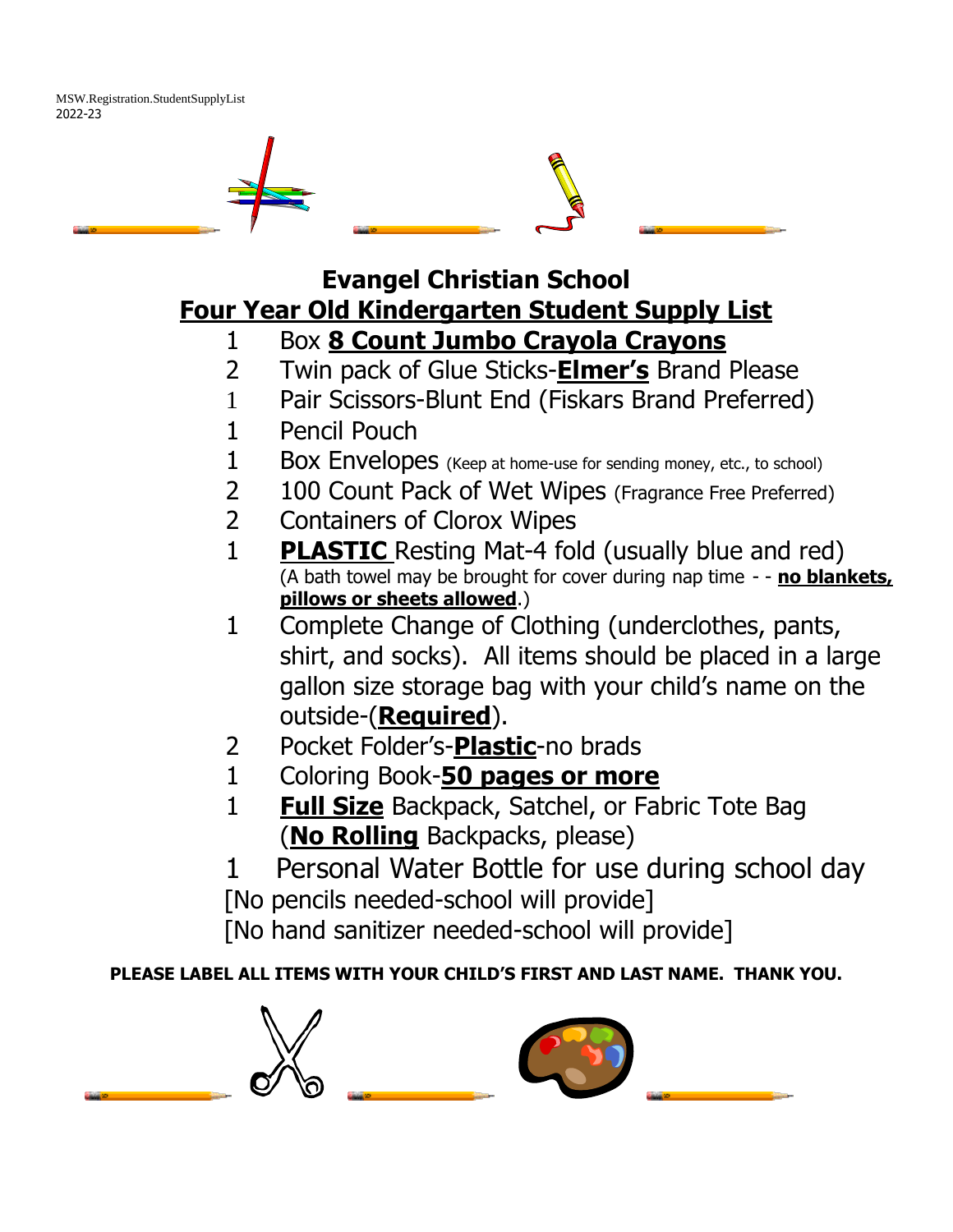

#### **Evangel Christian School Five Year Old Kindergarten Student Supply List**

- 2 Box 16 Count Crayola Crayons (Write name on each crayon)
- 1 Box 8 Count **WASHABLE** Markers (Crayola Brand Preferred)
- 2 Glue Sticks
- 1 Pair Scissors-Blunt End (Fiskars Brand Preferred)
- 1 Box Envelopes (Keep at home-use for sending lunch money, etc., to school)
- 2 Box Facial Tissue
- 4 Wet Wipes
- 1 Backpack or satchel (**NO ROLLING** Backpacks)
- 2 Pencil Pouches with zipper
- 4 Pocket Folders-no brads
- 2 Coloring Books-50 pages
- 4 Spiral Notebooks-50 pages
- 2 Boxes of plastic storage bags (gallon size)
- 1 Complete change of Clothes**-Required** (underclothes, pants, shirt, and socks). All items should be placed in a large gallon size storage bag with your child's name on the outside-this will be kept in the students backpack)

1 Personal Water Bottle for use during school day [No hand sanitizer needed-school will provide] [No pencils needed-school will provide]

### **Please write name on all supplies.**

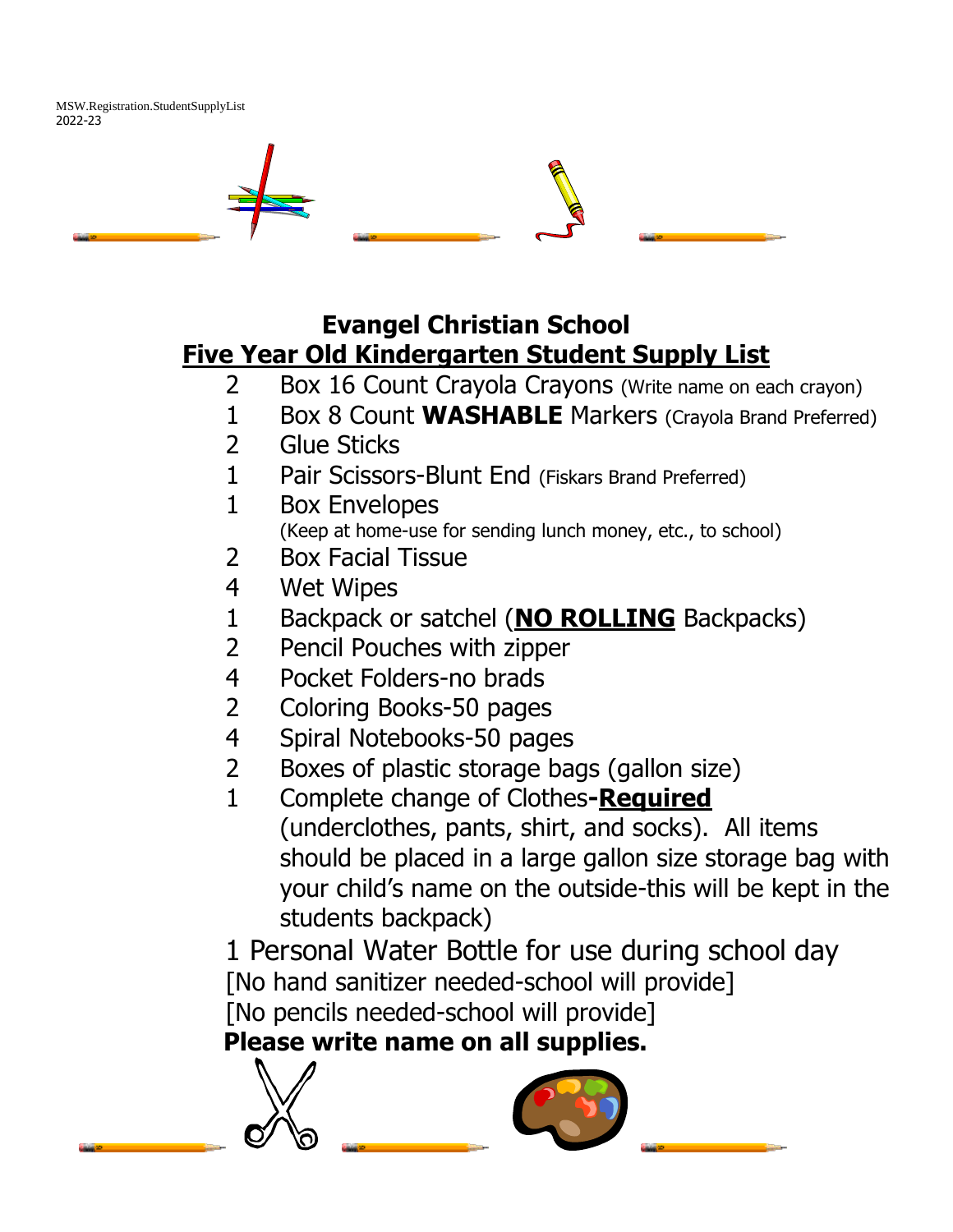### **Evangel Christian School First Grade Student Supply List**

- 1 Box Crayola Crayons (Classic Colors) (48 Count)
- 12 #2 Ticonderago Pencils (Real Wood!) (This brand can be found at most stores including Walmart, Walgreens, or CVS)
- 1 Pencil Pouch or box big enough to hold all crayons
- 1 Box Large Washable markers (Classic Colors) (Please do not remove from box)
- 1 Bottle of Elmer's Washable Glue (4 oz. size)
- 2 Glue Sticks
- 1 Pair Scissors-Blunt End
- 1 Spiral notebooks (50 to 100 sheets)
- 4 Pocket Folders (no brads) (no plastic please)
- 2 Large hand held erasers (approximately 1" x 2¼") (no small or pencil top erasers)
- 1 Roll of Paper Towels
- 1 Activity Book (Coloring)
- 1 Backpack (**NO ROLLERS**)
- 1 Personal Water Bottle for use during school day

Please write your child's name on each item. Thank you.

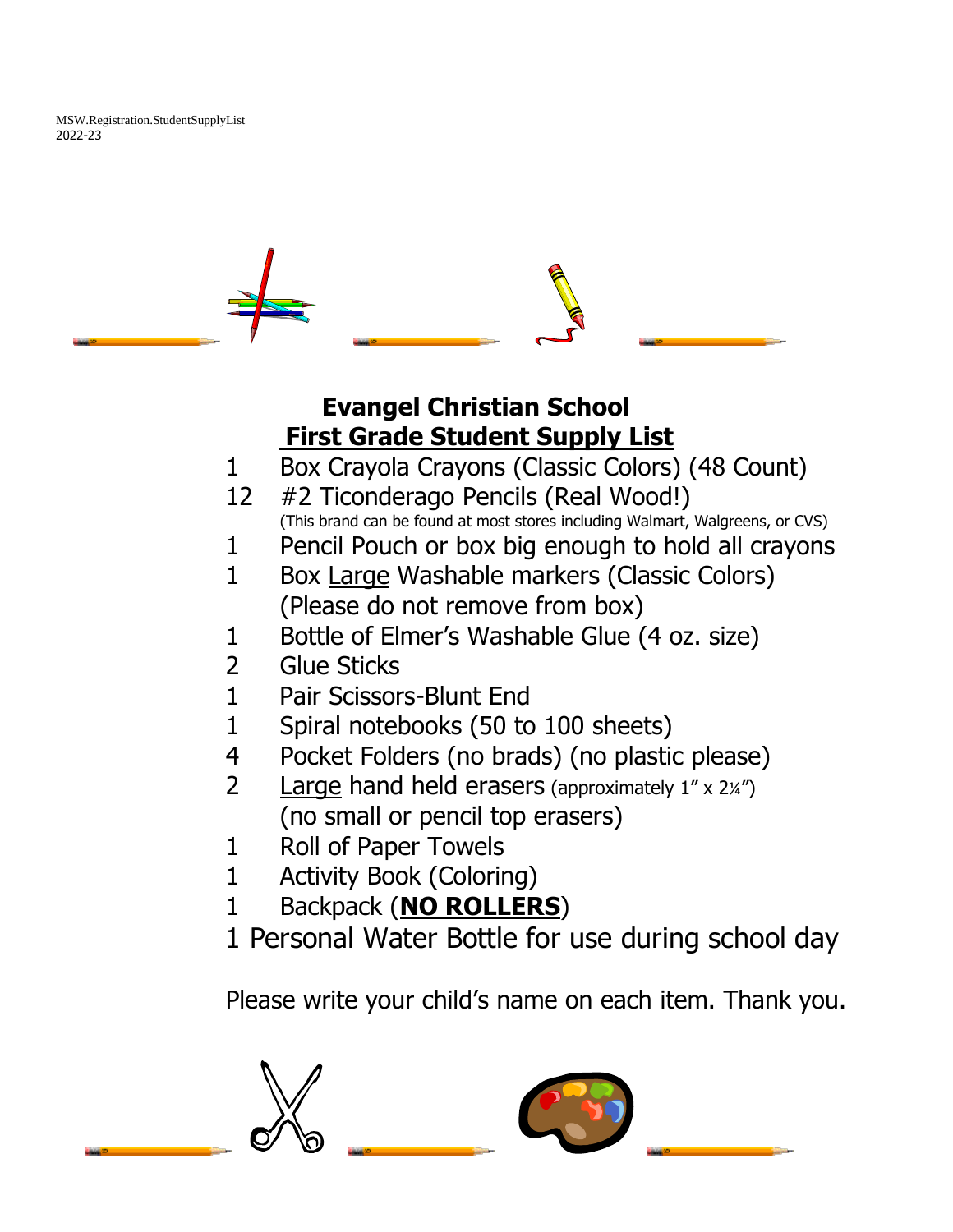## **Evangel Christian School Second Grade Student Supply List**

- 20 Standard #2 Pencils **Solid Colors** made of Real Wood
- 2 Box Crayola Crayons (24 Count-nothing larger, please)
- 1 Box Crayola Washable markers (8 count-large)
- 1 Box of Colored Pencils (12 Count)
- 1 Pencil Box
- 2 Glue Sticks
- 1 12 Inch Ruler (Plastic or Wood)
- 1 Pair Scissors-Blunt End (Fiskars Brand Preferred)
- 1 Packages wide rule notebook paper (150 sheets or more)
- 2 Plastic Pocket Folders-no brad
- 1 Assignment Notebook, (Steno Pad works well)
- 1 Box Envelopes (Keep at home and use for sending lunch money, etc., to school)
- 2 Boxes Facial Tissue (175 count or more per box)
- 2 Rolls of Paper Towels
- 1 Backpack (**NO ROLLERS**)

1 Personal Water Bottle for use during school day [No hand sanitizer needed-school will provide] **No ink pens, trapper keeper, or three ring binders** 

#### **allowed for second grade**

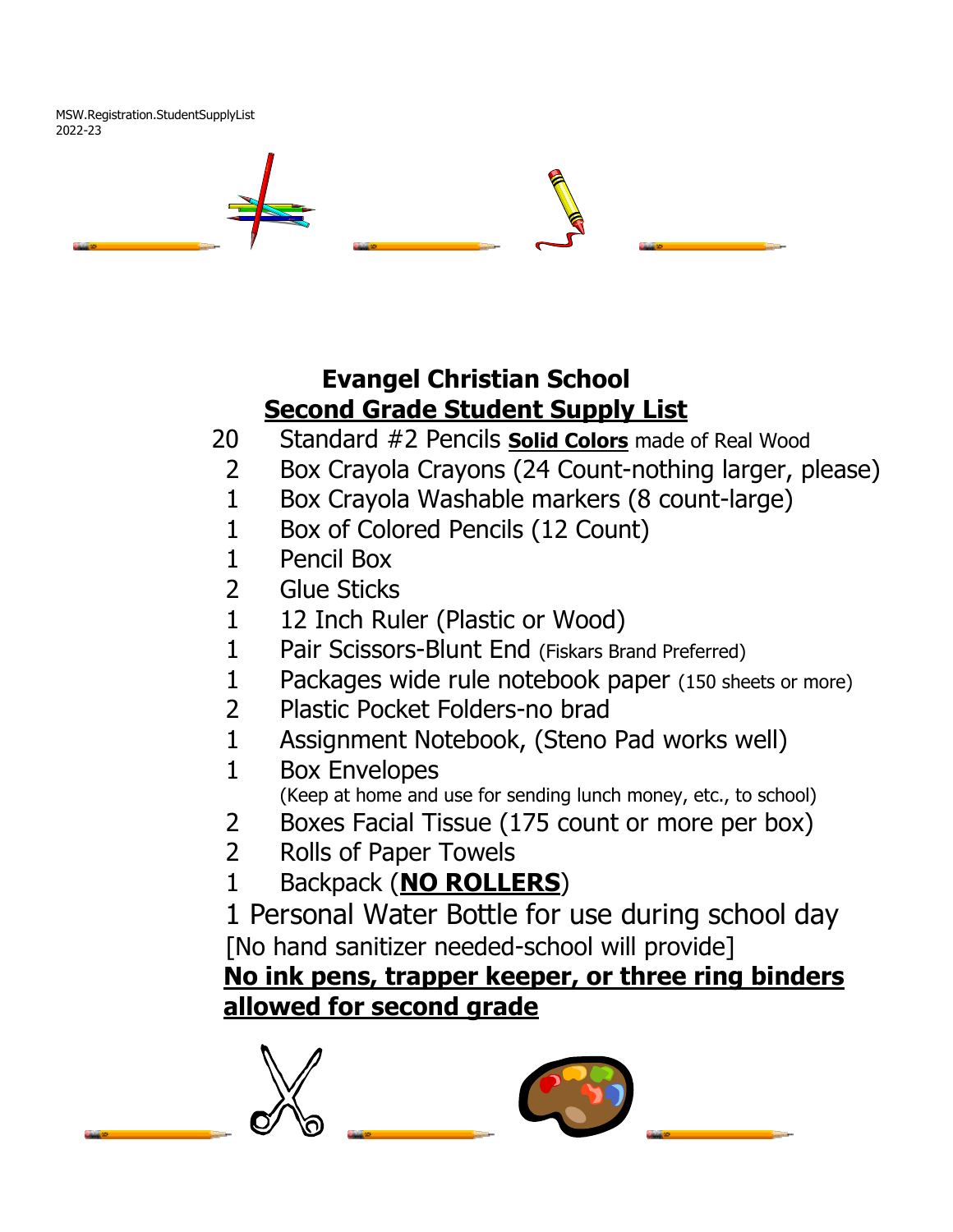

- 48 Standard #2 Pencils-solid colored, real wood, pre-sharpened
- 2 Packages of Pencil Top Erasers
- 1 Pencil Pouch (with 3 hole punch)
- 2 Yellow Highlighters
- 1 Blue Ink Pen (not needed until second semester)
- 2 Boxes of Crayola Crayons (24 count only)
- 1 Box Colored Pencils (12 count only)
- 1 Package Glue **STICKS** (Large/22g)
- 1 Pair Scissors-blunt end (Fiskars Preferred)
- 2 Packages WIDE RULE Notebook paper (additional paper may be needed as year progresses)
- 2 Composition Notebooks (100 page wide ruled)
- 2 Plastic 2-pocket folders
- 1 Ruler (Inch & Centimeter markings)
- 1 Watercolor paint and brush set (8 colors only)
- 2 Boxes Facial Tissue
- 1 Roll Paper Towels
- 1 Personal Water Bottle for use during school day [No hand sanitizer needed-school will provide]
- 1 Backpack or Satchel (**NO ROLLERS**)

**\*\*\*Please note-NO click type pens, automatic or refillable pencils, three ring binders/trapper keepers or hand held pencil sharpeners\*\*\***

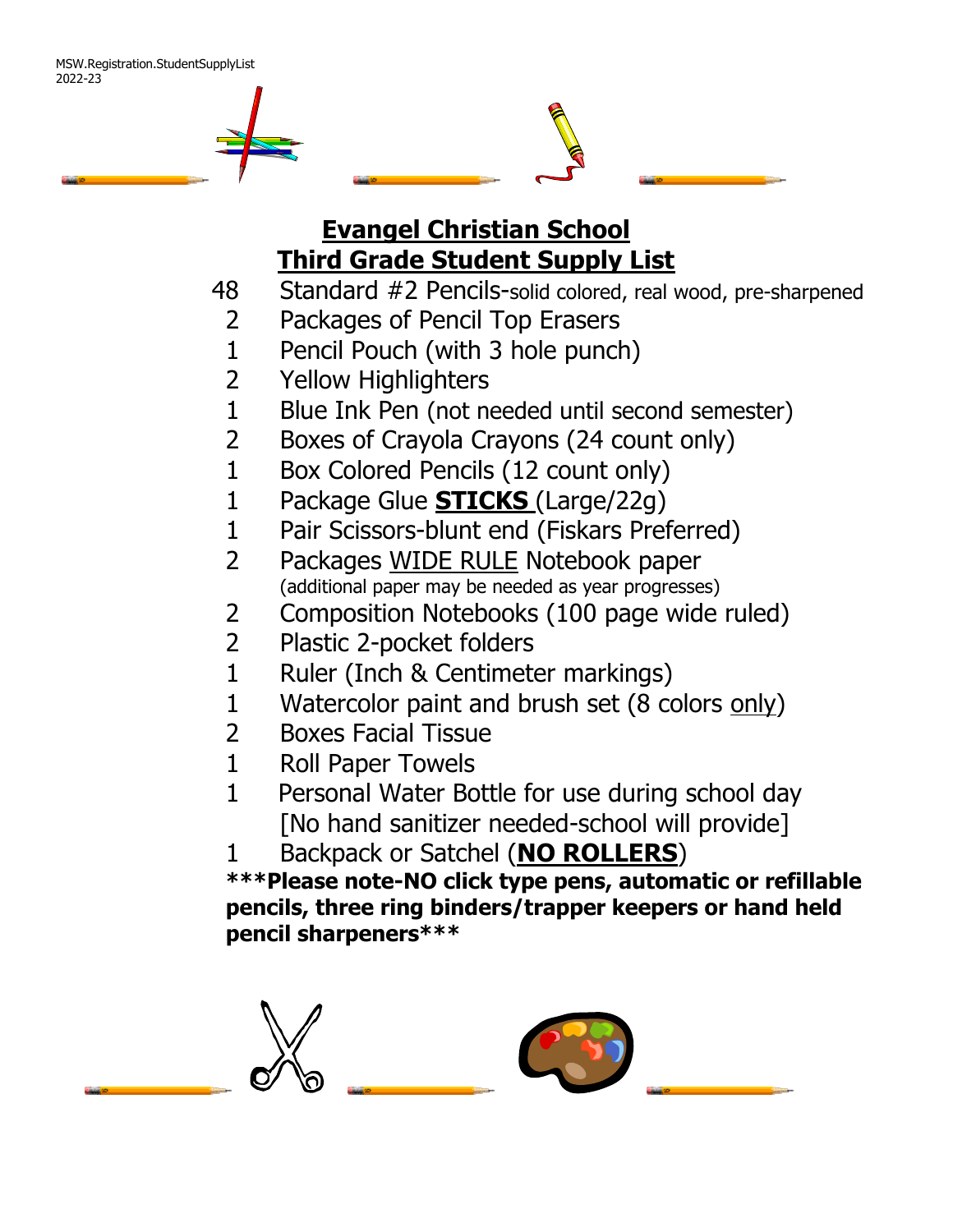

- 2 Boxes (12 ct) Standard #2 Pencils-solid colored (real wood)
- 2 Highlighter-NO CLICK type
- 1 Box Crayons (48 count)
- 1 Box **Crayola Brand** Erasable Colored Pencils (24 or 36 count)
- 1 Box Markers (Crayola Brand Preferred)
- 2 Glue Sticks
- 1 Pair Scissors—Fiskars Brand is Preferred
- 1 8-Color watercolor paints with brush
- 4 Packages **WIDE RULE** Notebook paper (additional paper will be needed as year progresses)
- 1 1" Three-Ring Binder
- 3 One Subject Spiral Notebook
- 3 Folders with 2-Pockets and prongs (Do not label)
- 1 Package each: White Copy Paper, Colored Paper (multi or solid), card stock (white or colored), and Construction Paper (multi or sold colors
- 1 Packages of Pocket Tab Dividers
- 1 Small Homework Assignment Pad—spiral
- 1 New International Version of the Bible (Paper Back is acceptable)
- 4 Boxes Facial Tissue
- 1 Box Plastic Storage Bags (Gallon Size)
- 4 Roll Paper Towels ("Select-a Size" is Preferred)
- 1 Backpack or Satchel (**NO ROLLERS**)
- 1 Personal Water Bottle for use during school day

**\*\*\*Please note-NO CLICK type pens, automatic or refillable pencils, spiral bound notebooks, hand held pencil sharpeners, or pencil boxes**